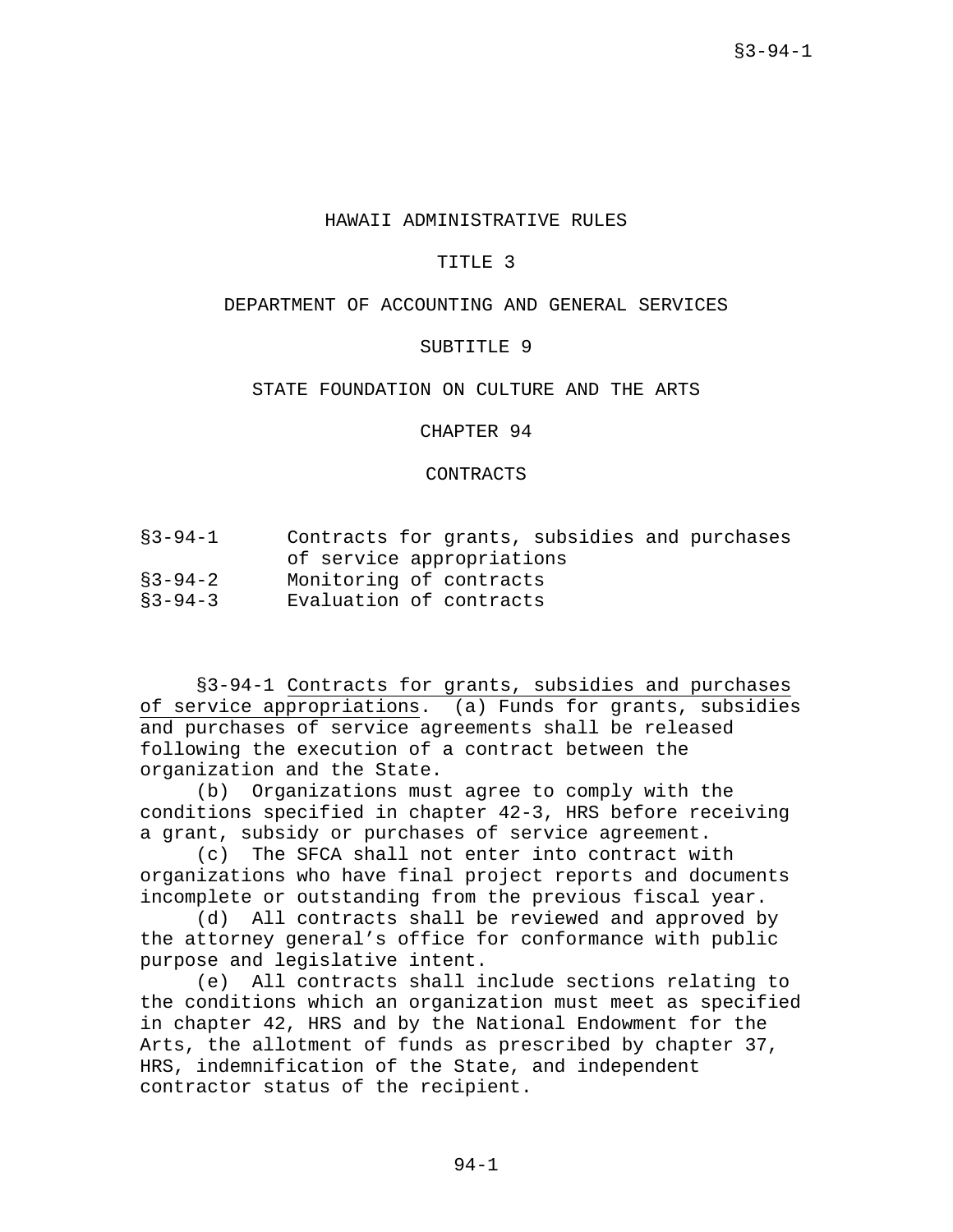(e) All contracts shall be for a period of no more than one year.

(f) All contracts shall be executed not late than sixty (60) days from the effective date of the appropriation or as soon as practicable thereafter. If the contract is not executed within the sixty days, the SFCA shall inform the organization as to when the contract is  $$3-94-1$ 

expected to be executed. [Eff: Feb 12, 1987] (Auth: HRS §9-5) (Imp: HRS §§9-3, 9-5, 42-3, 42-8)

§3-94-2 Monitoring of contracts. (a) The SFCA shall monitor each contract at least annually to ensure compliance with chapter 42, HRS, and the public purpose and legislative intent of the agreement.

(b) Any organization who withholds or omits any material facts or deliberately misrepresents such facts and violates any of the provisions of chapter 42, HRS, of the terms of its contracts, shall be prohibited from applying for state funds for a period of five years.

(c) Any organization that intentionally or deliberately violates any of the provisions of chapter 42, HRS, or the terms of its contract, and has funds appropriated in the subsequent fiscal year shall not be entitled to receive the funds. [Eff: Feb 12, 1987] (Auth: HRS §9-5) (Imp: HRS §§9-3, 9-5, 42-9, 42-10)

§3-94-3 Evaluation of contracts. (a) Each contract shall be evaluated at least annually to determine whether the intended results were attained in the manner contemplated. An organization shall complete a variance report form prepared by the department of budget and finance and a SFCA final project report form for each contract. The SFCA final project report form shall contain the following information:

- (1) Identifying information about the organization and contract consisting of the SFCA project number, the name, address and telephone of the organization, the name, title, and telephone of the contact person;
- (2) The start date and end date of the contract;